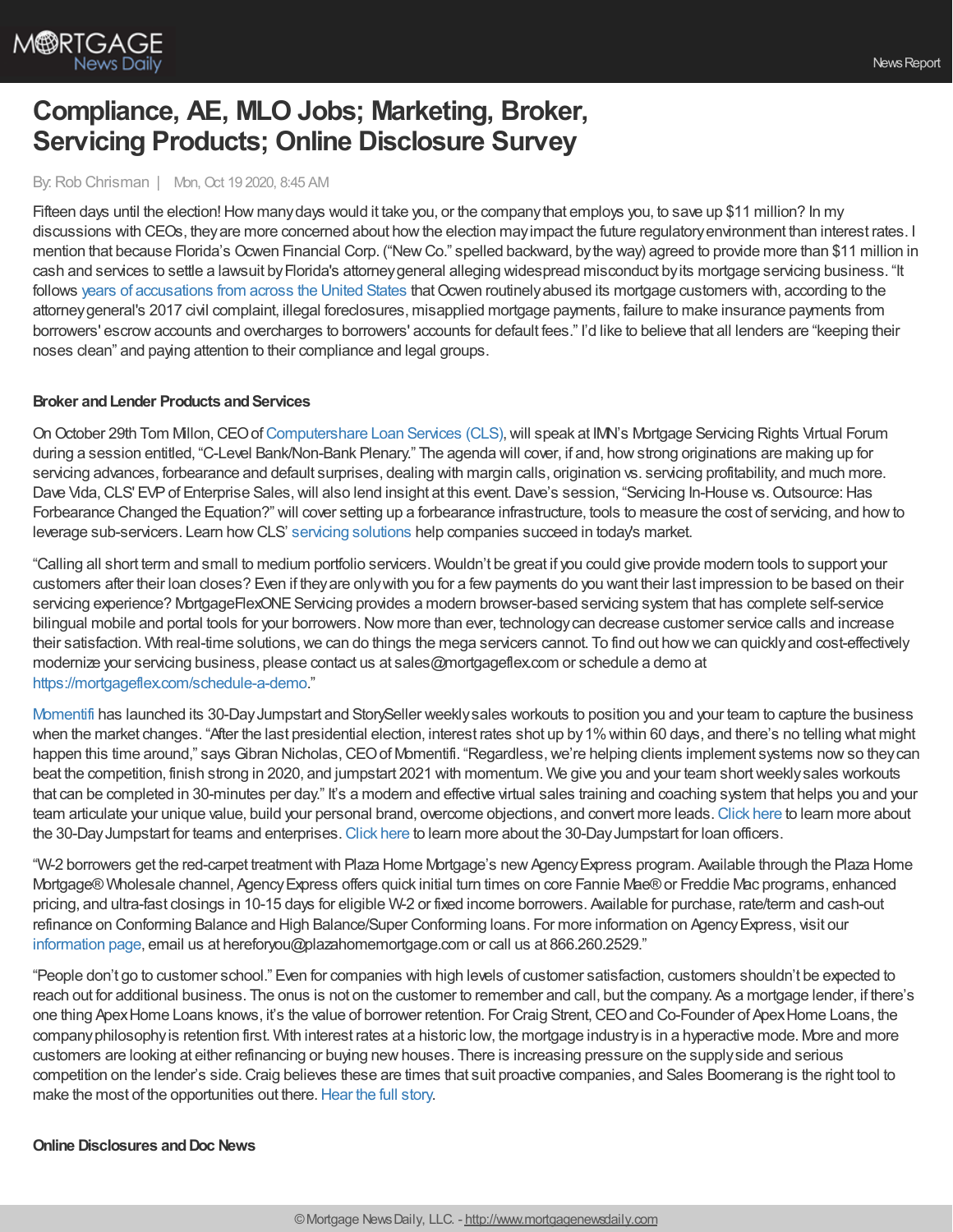I received this note from STRATMOR's Nicole Yung. "We are nearing the end of our 2020 Technology Insight® Study—the final survey in the three-part study, Digital Innovations, closes October 30. We're very interested to see how the 2019 data compares to 2020 in light of the changes made to manage COVID-19 restrictions. For example, in 2019, 76 percent of lenders provide the abilityfor their borrowers to execute disclosures online and 18 percent of lenders did e-Closings. How these numbers changed in 2020 will tell us a great deal about how far along the digital road the pandemic pushed lenders." STRATMOR's Digital [Innovations](https://www.stratmorprograms.com/surveys/Welcome.aspx?s=ad825c5b-dec6-4da9-b3f8-99eb167174ff) Survey covers more than 20 front and backend digital capabilities. Lenders, if you want insight into the keycapabilities, benefits, and barriers to the digital technologyavailable in the market today, participate in STRATMOR's 2020 and get the answers you need. The TIS: Digital Innovations Survey takes less than ten minutes to complete, covers your level of digital adoption plus a section on working remotely. Best of all, lenders who participate receive the survey report for FREE. Take the Digital [Innovations](https://www.stratmorprograms.com/surveys/Welcome.aspx?s=ad825c5b-dec6-4da9-b3f8-99eb167174ff) Survey today!

Broker partners can now create and issue disclosures on Mountain West® CalHFAloans. Review the CalHFACalPLUS MyHome Zip training video and/or the CalHFACalPLUSMyHome Zip HowTo.Going forward, users will be able to create the CalHFAzip 3rd. The link to create the CalHFAzip 3rd will be located via the borrower's 1st loan in the BOLT pipeline, in the Order Services screen under the Other Services tab.

Awhile back doc prep vendor International Document Services, Inc. (IDS), announced it has updated and expanded several features within its eClose platform Solitude Solution. Settlement agents nowhave the abilityto viewthe signing progress alongside borrowers in the eSign Room, have access to view all documents in the closing package, can print wet-signed documents prior to the note date. Agents also have the capabilityto create eSign,wet sign or acknowledgement documents and upload them during the previewphase. This functionality simplifies the closing process for the borrower byallowing settlement agents to add their proprietarydocuments into the final closing package for signing in advance, for their review.

LoanLogics IDEA™ OnDemand, a cloud-native digital assistant that helps originators automate the processing of loan documents on an as-needed basis and reduce staff costs, is available for use on documents associated with individual loans, IDEA (Intelligent Data Extraction and Automation).OnDemand is a highlysecure technologythat uses machine learning to classifyloan documents and extract loan data in just seconds. IDEAOnDemand is able to identifymore than 400 different document types and extract more than 8,000 individual data elements with manycritical documents and data elements achieving over 95 percent accuracy. It includes an exception management tool that enables lenders to address document and data extraction discrepancies in real-time.

Rocket Companies and Intuit's Mint have [joined](https://www.prnewswire.com/news-releases/mint-and-rocket-mortgage-reveal-new-technology-to-foster-the-next-generation-of-financial-empowerment-301152243.html) forces for a first-of-its-kind partnership, integrating Rocket Mortgage's fully digital mortgage experience into the Mint app via API. The companies are hopeful that the integration will foster a faster and simplified refinance experience for homeowners.

## **Capital Markets**

Take a breath and look at what moved rates last week. Retail sales surpassed analysts' expectations in September as increasingly confident consumers hit the stores. For the month, clothing and sporting goods stores sawa nice uptick in business as well as motor vehicle and parts dealers.On a year-over-year basis, however, gasoline stations, clothing stores, and food and beverage places remain significantlydown.U.S. retail sales have seen the 'V' shaped recoveryand are above their levels from one year ago as consumers shifted spending to non-store retailers, building material & garden supplies, and grocery stores. Meanwhile, industrial production slipped as a mild September led to a decline in utility output. Small business optimism is nearly back to its pre-recession level as it increased to 104.0 in September, continuing the positive trend that began in May. Initial jobless claims unexpectedlyrose although the total number of people receiving some sort of unemployment benefit fell to 25,290,325, a sign that the recoveryremains veryuneven.

While this news has been affecting equitymarkets on a daily basis, the MBS market remains relatively stable as the Fed continues to support lower interest rates. Mortgage purchase applications are up almost 23 percent from one year ago and refinance apps are up 56 percent for the year.

Looking at bonds Friday, The UMBS30 basis closed tighter with treasuries pulling back across the curve to close lastweek, largelydue to a **muchbetter thanexpectedRetail Sales report for September.** Sales gains were broad based, setting the stage for a large rebound inQ3 GDP growth. Separately, industrial production declined 0.6% month-over-month in September, well worse than expectations and the first decline in five months. Total capacity utilization also disappointed, which will temper growth expectations for Q3. The preliminary University of Michigan's IndexofConsumer Sentimentwas weaker than expected, but an improvement from the final September reading. The report was indicative of slowing employment growth, a pickup in COVID-19 infections, and the lack of additional stimulus out of Washington. The TreasuryBudget showed a **record\$3.13 trilliondeficit for the past fiscal year**,which was more than three times as large as the deficit recorded for FY19.

Today's economic calendar is loaded with scheduled Fed speakers: Chair Powell, New York's Williams, Vice Chair Clarida, Atlanta